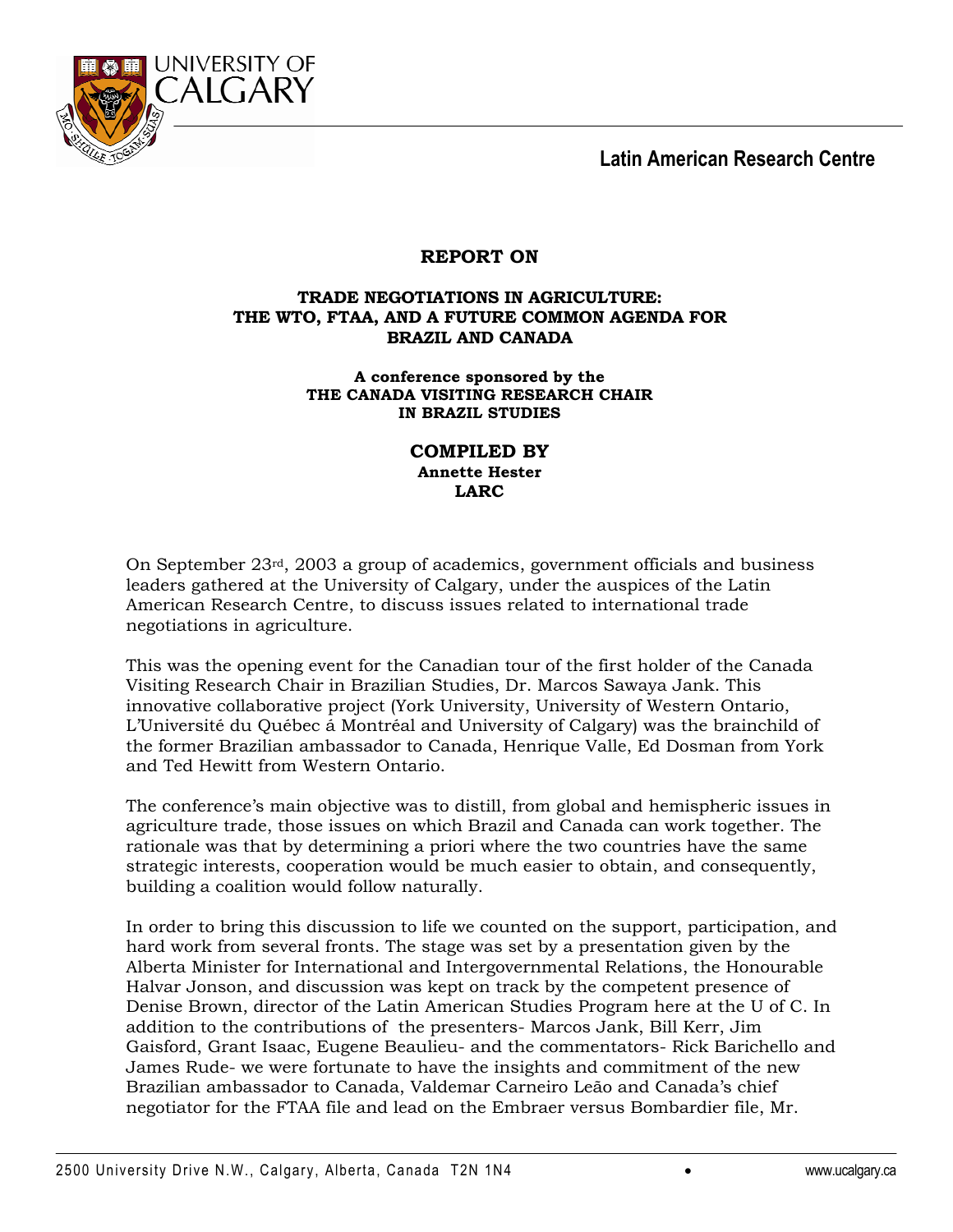Claude Carrière. Adding to the success of the event was the fact that all forty participants - Brazilian and Canadian government, academia, and business contributed equally.

As this innovative final report shows, our objectives were met and surpassed. Several issues were highlighted as strategically important for both countries and with great potential for significant contributions to the world-trading framework if Brazil and Canada choose to cooperate, particularly in anti-dumping and in sanitary and phytosanitary agreements.

The original aspect of this final report comes from the fantastic work of two special analysts: Florencia Jubany from the Canadian Foundation for the Americas (FOCAL) and May Yeung from the Estey Centre for Law and Economics in International Trade, and James Tworek, a bright student from our Latin American Studies Program. As you will see, their analysis and comments bring the conference to life and provide a road map for the way ahead.

What's to come? Let's make sure that we follow up on the suggestions to ensure that these ideas become reality, and not just spoken or written words. As for the papers presented, we are in the process of compiling all the papers discussed and will produce a special web and printed publication early next year.

I would like to thank all our sponsors, without whose support this event would have never taken place. We are particularly proud that our Brazil Chair and Conference sponsors included several federal and provincial government departments and the private sector; specifically: Government of Canada – Department of Foreign Affairs and International Trade and Agriculture and Agrifood Canada; Agrium; and Air Canada. Sponsorship was also received from Alberta Agriculture, Food and Rural Development; Alberta Executive Council; International Development Research Centre (IDRC); Kensington Riverside Inn; and Brascan do Brasil. And, if this list is not long enough, Alberta International and Intergovernmental Relations and Western Economic Diversification Canada also supported us.

Finally, I would like to express my gratitude to my boss, Dr. Stephen Randall for his trust in me, and acknowledge the hard work of his staff, Victoria Guglietti and Estela Lutero, who worked their magic to make me look good.

All the best, Annette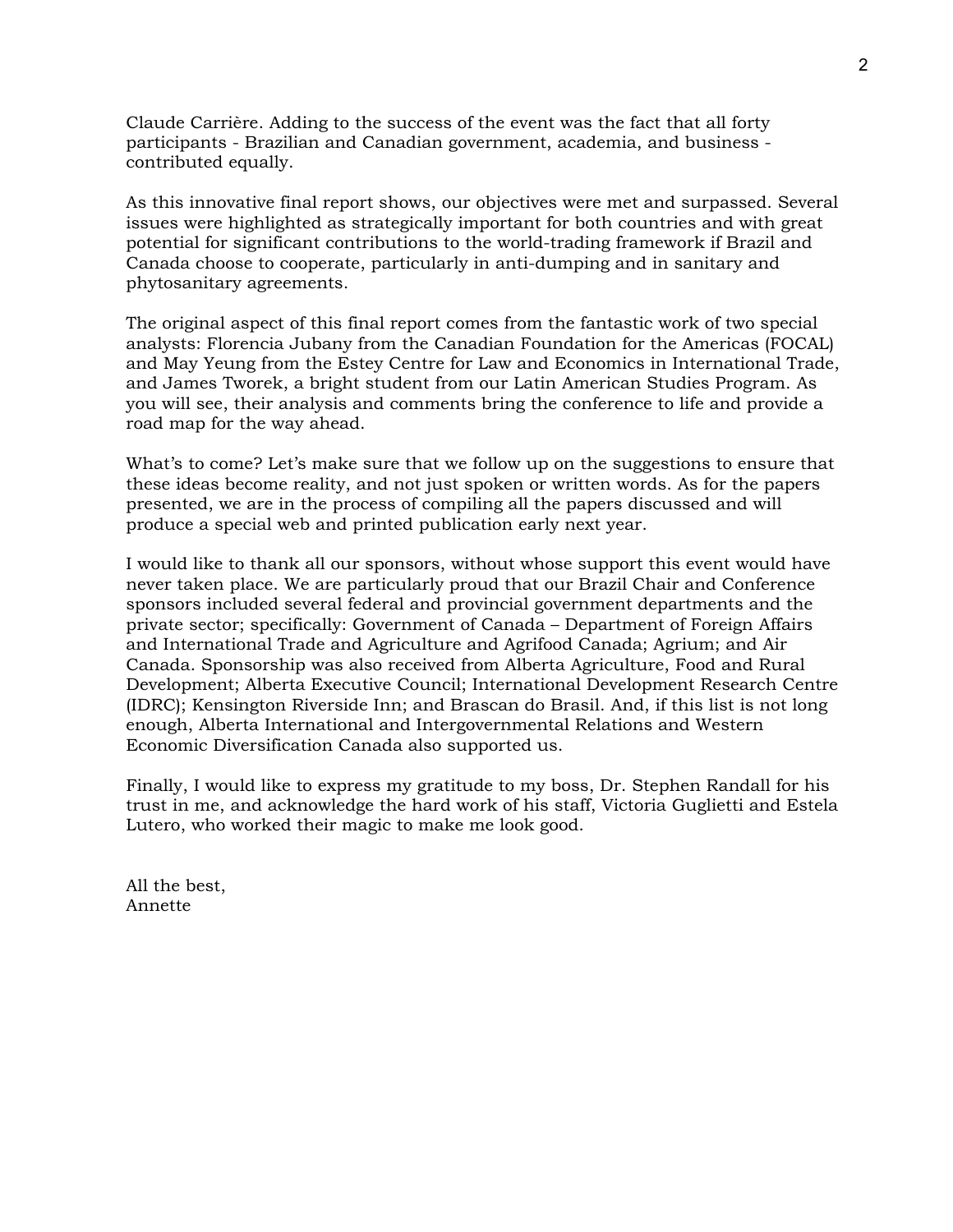

# **REPORT ON**

## **TRADE NEGOTIATIONS IN AGRICULTURE: THE WTO, FTAA, AND A FUTURE COMMON AGENDA FOR BRAZIL AND CANADA**

#### **A conference sponsored by the THE CANADA VISITING RESEARCH CHAIR IN BRAZIL STUDIES**

### **PREPARED BY Florencia Jubany FOCAL**

The Conference "Trade Negotiations in Agriculture" convened in Calgary on September 23, 2003, to take stock of the progress made at the WTO/DOHA Round mid-point Ministerial Meeting at Cancún (Sept.10-14, 2003). It also sought to identify converging interests between Canada and Brazil in negotiations in agriculture. It brought together agriculture and trade experts, government and business representatives, and academics from both countries.

The meeting coincided with important shifts at both global and hemispheric trade talks. The emergence of new coalitions, and particularly of the Brazil led-Group of 22, altered the dynamics and course of multilateral trade negotiations. It also affected some regional negotiations. The impasse at the WTO further complicated prospects for the Free Trade Area of the Americas (FTAA), at a time when competing visions for the arrangement are threatening to derail major hemispheric negotiations involving 34 countries, including Canada and Brazil.

Focusing discussions on the issue of agriculture was a natural choice. Agriculture is the core of the DOHA Development Agenda, and is a key issue for Brazil, a highly efficient producer in the sector, and Canada, the world's third largest exporter of agri-food products. In the past overlapping interests in the area have resulted in both countries pushing jointly at the Cairns Group for the elimination of agricultural export subsidies in rich nations.

The Calgary meeting was also timely as far as Canada-Brazil relations are concerned. A series of positive developments since the inauguration of President Luiz Inacio "Lula" da Silva signal a warm up in relations after years of bilateral malaise. This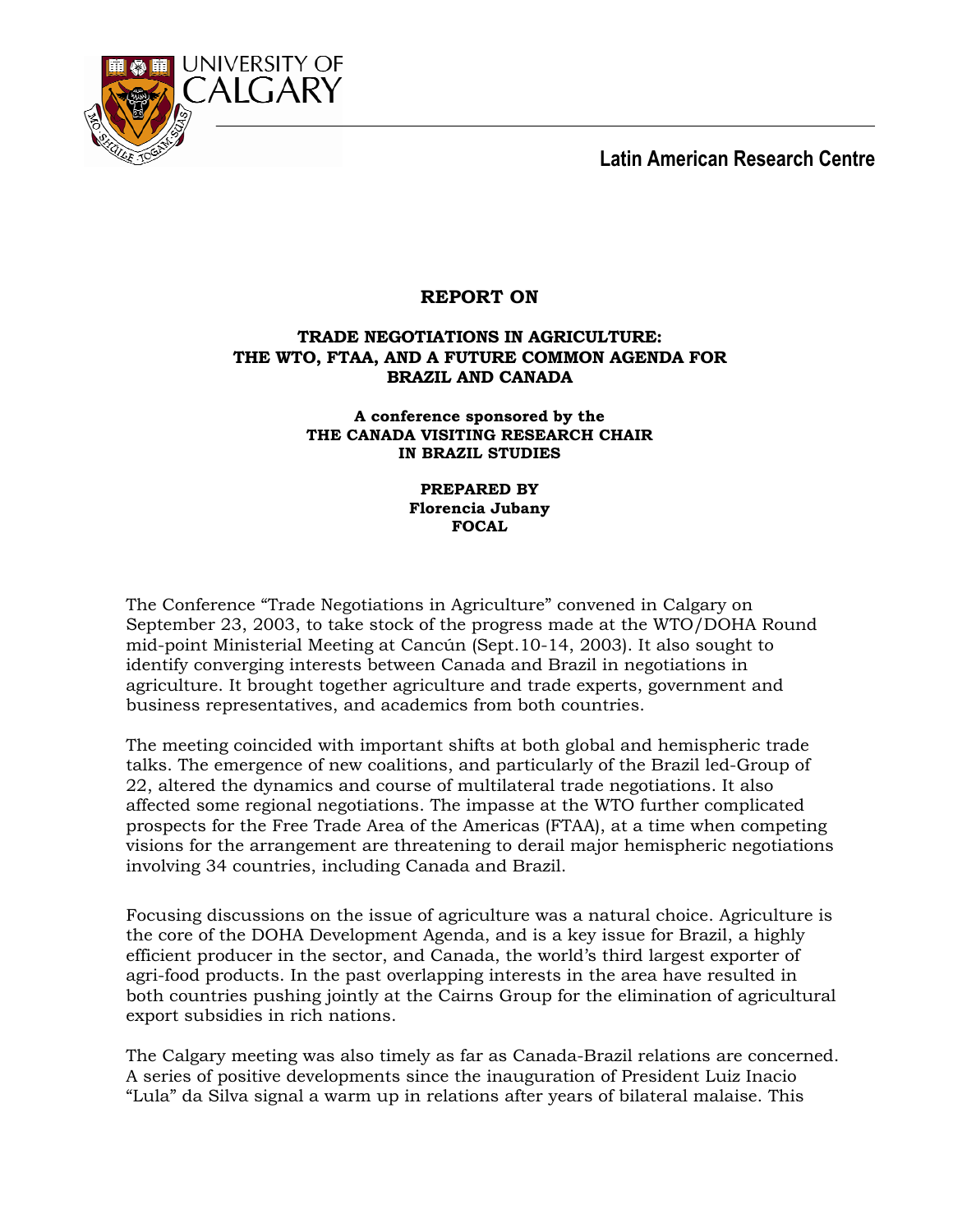rapprochement could be further bolstered by a satisfactory outcome of meetings on aircraft subsidies scheduled for late October, 2003. It was therefore opportune to take a careful look at the potential for bilateral trade relations with a view to building a common agenda for Canada and Brazil.

## **1. Post-Cancún scenario and the case of agriculture**

Launched in the Qatari capital of Doha in November 2001, the latest WTO round is premised on the understanding that real reform in agriculture is the key to unlocking growth in developing countries, as well as unlocking the overall negotiations and achieving reform in other areas.

"Agriculture has so far been consistently singled out from broad trade liberalization initiatives and exceptions have become the rule for international trade in agricultural goods", noted Marcos Jank, a leading Brazilian trade expert. Sensitive products have been virtually excluded from trade liberalization by mechanisms deliberately constructed to prevent the markets from operating. For example, developed countries have fiddled with the different domestic support boxes – amber (trade distorting domestic subsidies, with reduction commitments), blue (production limiting programs, special exceptions of Uruguay Round) and green (not or minimally trade distorting) – in order to accommodate their trade distorting policies. This product and box shifting has resulted in a progressive "greening" of domestic supports in the US, the EU and Japan.

Broadly speaking, negotiations at Cancún took place among five coalitions of countries, organized along defensive/offensive positions regarding agricultural domestic support, export subsidies, and market access:

- 1) The United States and the European Union
- 2) The Group of 22 (13 Latin American, 6 Asian and 3 African countries led by Brazil, India and China)
- 3) The Cairns Group (Canada, Australia, New Zealand, Uruguay and Malaysia)\*
- 4) The Group of 33/Friends of special products, and
- 5) The Group of 9/Friends of multifunctionality.

\* Several members of the G-22 are also in Cairns and share their interests and concerns.

As is public knowledge, the impasse over so-called "Singapore issues" of investment, competition policy, government procurement, and trade facilitation, and also over agricultural support subsidies, led to an abrupt and sterile conclusion of the meeting. An immediate consequence of failed multilateral trade talks was the announcement by the United States and the European Union that they would favour trade liberalization through bilateral agreements.

# **2. Brazil**

For its part, Brazil announced that its post-Cancún strategy would consist of pursuing market access negotiations through bilaterals, leaving the negotiation of better disciplines in subsidies to be dealt with at the WTO, presumably through the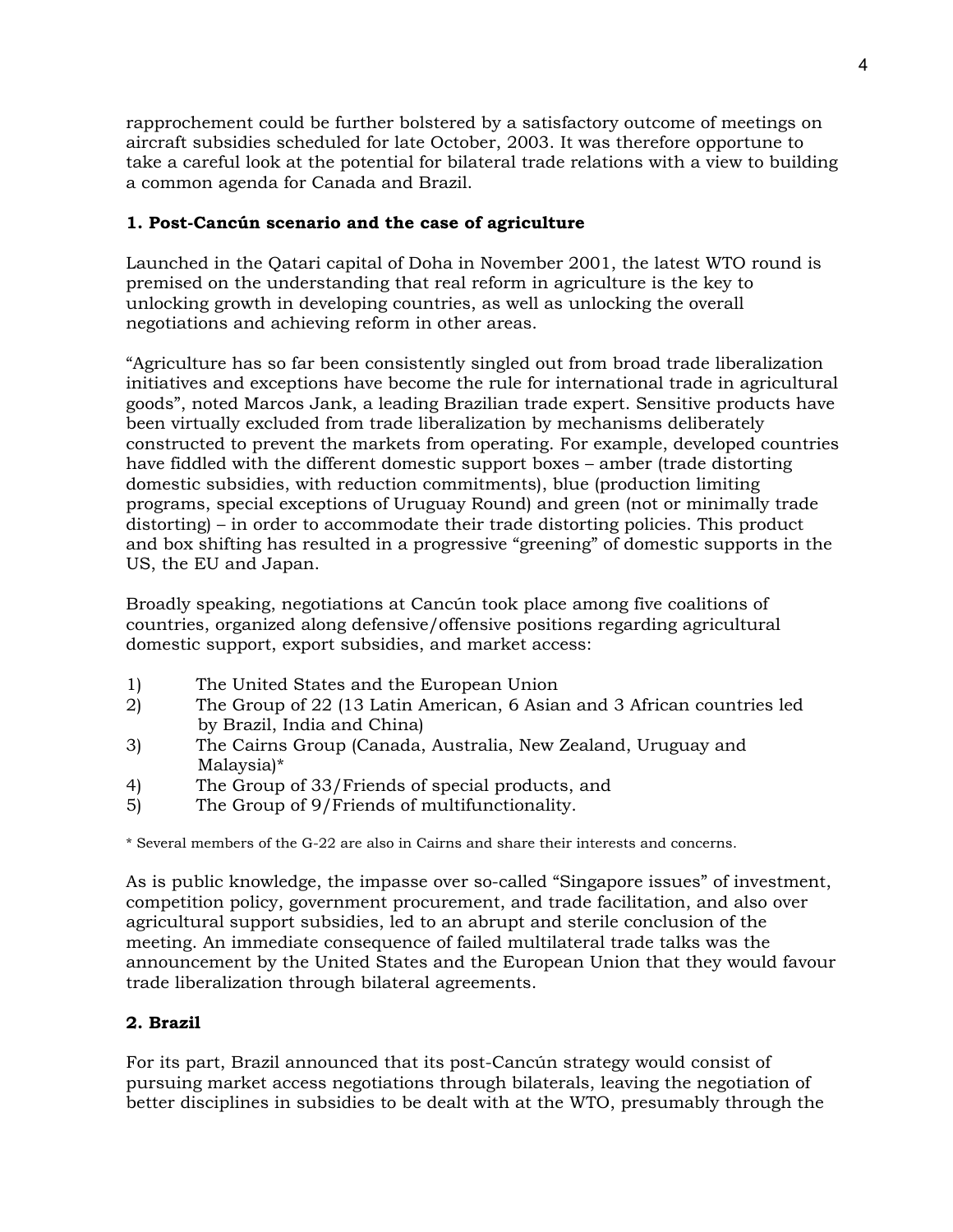G-22. This sizeable coalition represents the majority of the world's population, 70% of the world's rural population, and 27.9% of agricultural exports.

Through Mercosur, Brazil is engaged in more of less advanced trade talks with the Andean countries, European Union, Mexico, South Africa, India and China, and has signaled interest in negotiating a 4+1 agreement with the US. With the exception of the US, which buys about 25% of Brazilian exports, Brazil favours trade liberalization with countries at a similar or lower level of development. The rationale for these so-called "south-south agreements" is both political and economic. Brazil exports a higher ratio of manufactures to its neighbours and other developing countries, than it does to the industrialized nations. As in most other countries it is the composition of exports that drives trade policy in Brazil.

Domestic support for Brazil's strategy was high in the weeks following Cancún, but it is slowly eroding. Support will only endure if Brazil can translate its success in building the G-22 coalition into a viable set of negotiating proposals. Only by achieving that can Brazil really hope to advance its objectives of reducing agricultural subsidies in the rich nations, and gaining access for its exports. Current skepticism within Brazil is coming mainly from economists linked to the agriculture sector, who question the future of the G-22 and worry that Brazil will be isolated in multilateral and regional negotiations. There was consensus at the meeting that Brazil's interests would be best served if the G-22 evolved in the direction of Cairns, rather than the north-south polarization of the G-77. As far as Brazil's bilateral agenda goes, and contrary to Brazil's official position, Marcos Jank argued that "Brazil is better off negotiating with the US in the FTAA, and better yet at the WTO". "While smaller countries can get by with selective trade preferences", he added "middle countries like Brazil need WTO rules in all systemic issues such as antidumping, subsidies and SPS, which cannot be substantially negotiated at the bilateral level".

### **3. Canada**

Canada's top priority in any area is the reduction of domestic subsidies in the US, destination of about 88% of Canadian exports, explained Canada's chief trade negotiator, Claude Carrière. While Canada has been able to address the issue of subsidies bilaterally with the US, much like Brazil it is aware that only at the multilateral level can fundamental reform be achieved. (Carrière also suggested that Brazil consider addressing subsidies with the US through a creative mechanism of incentives similar to that between the US and Canada).

Canada, third only to the US and the EU as an exporter of agri-food products, seeks the elimination of agricultural export subsidies as quickly as possible in the Doha Round. Canada also advocates the elimination or substantial reduction of tradedistorting domestic supports, and significant improvement in market access for all agriculture and food products.

Carrière expects considerable time will go by before negotiations resume, given the different levels of ambition showed at Cancún. Canada is a member of the Cairns Group, an alliance now somewhat diluted by the creation of the G-22, to which Canada does not belong. For Carrière, the G-22's declared strategy of negotiating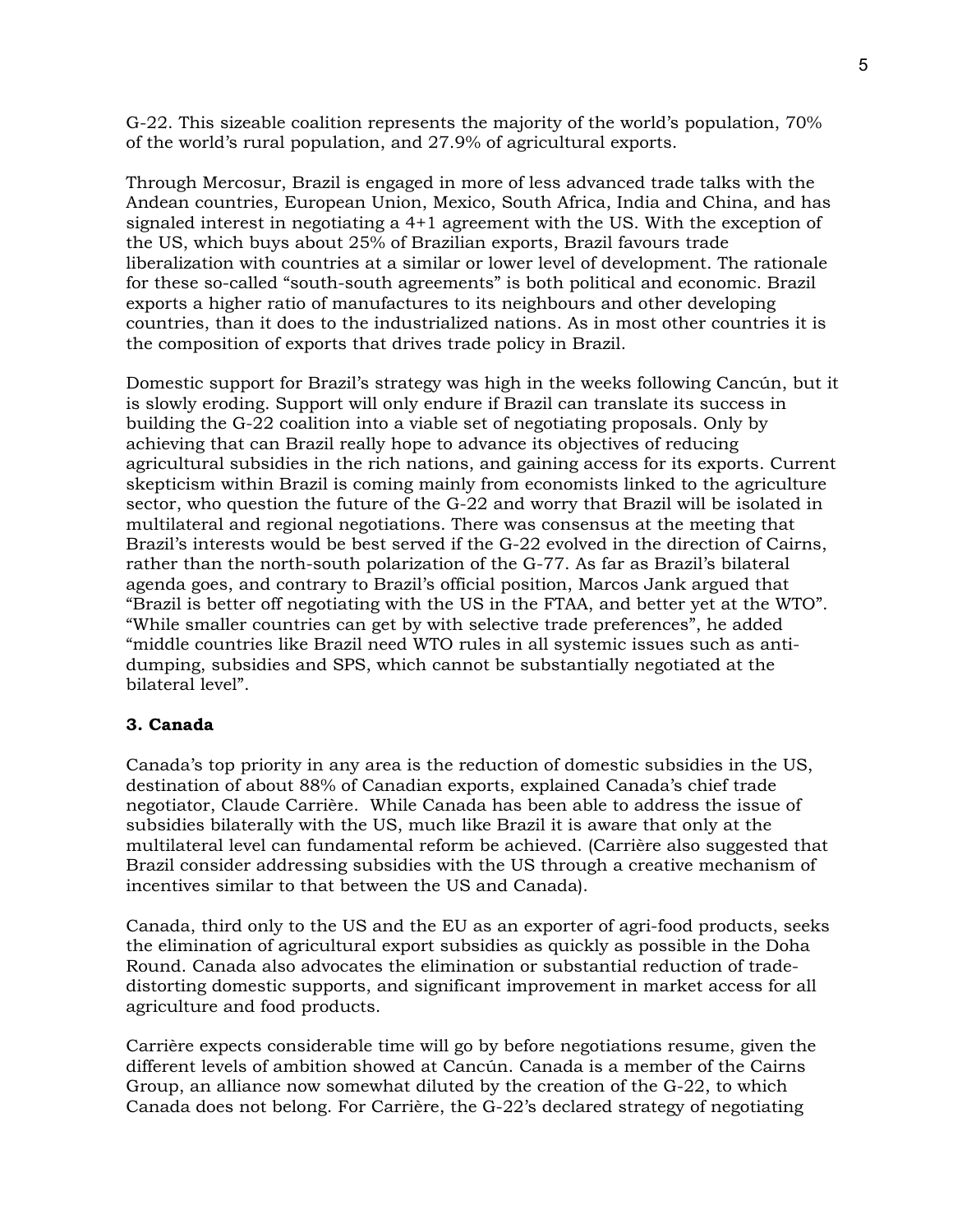subsidies at the WTO while leaving market access for bilaterals lacks reciprocity and balance. This echoes a recurrent criticism that Brazilian is not offering enough at the WTO negotiating table.

Prospects for the Doha Round are uncertain. Negotiations will proceed in Geneva at the technical level but without the endorsement of a ministerial declaration, and few believe the time is propitious for meaningful negotiations in any event. Some issues may need to be addressed previously, such as the efficacy of the WTO decisionmaking system and the expiration of the Peace Clause at the end of 2003. The future of Doha will also be affected by domestic developments, particularly presidential elections in the US in 2004 and future enlargement of the European Union, both of which will undermine chances of further concessions and liberalization.

## **4. Synergies on specific issues**

**Anti-dumping**: "When examining the positions of Brazil and Canada at current negotiations, there appears to be little they disagree upon. There are appears to be an opportunity for collaboration", explained William Kerr and Laura Loppacher of the Estey Centre for Law and Economics in International Trade. They believe that converging views are mostly on issues of tinkering, such as raising the threshold for industry support as an anti-dumping action, transparency in proceedings, normal price determination, application and calculation of duties, de minimis standards and sunset clauses. Canada and Brazil could build on their common interests to push jointly for fundamental reform of the anti-dumping system.

Both Canada and Brazil, through the "Friends of Anti-Dumping", want dumping reformed in ways that prevent anti-dumping actions from being used as disguised barriers to trade. Such a goal must involve changing the fundamental definitions of what constitutes dumping, through the formal incorporation of predatory pricing as the criteria upon which anti-dumping actions can be initiated, Kerr and Loppacher argued. While acknowledging that such an initiative would face resistance from the US Congress, they believe that Canada and Brazil together could exert greater pressure to achieve such an outcome, which would benefit both. Another avenue for joint action in the area could be to steer the transition from a focus on dumping towards a focus on safeguards (i.e. allowing the increased use of safeguard provisions as an alternative to anti-dumping).

**Issues in Sanitary and Phytosanitary Agreements (SPS):** As Cairns Group Exporters and trade partners, Canada and Brazil have experienced conflict associated to the use of SPS measures both by third countries and by each other (2001- Canadian BSE control measures, 2002- Brazilian measures to control seed potatoes and PRAs for imports on Plant Origin and 2003-Brazilian emergency measures for BSE). According to Grant Issac of the University of Saskatchewan, the two countries share an urgent desire to prevent the discretionary use of temporary and permanent market access barriers without any clear process for regaining market access (Canada currently finds itself in this position with BSE measures). They therefore have a common interest in clarifying the "principles" underlying the SPS Agreement's use of Risk Analysis Framework. Moreover, Canada and Brazil both want to ensure that market access negotiations address the increasingly central role that SPS agreements have in agricultural trade.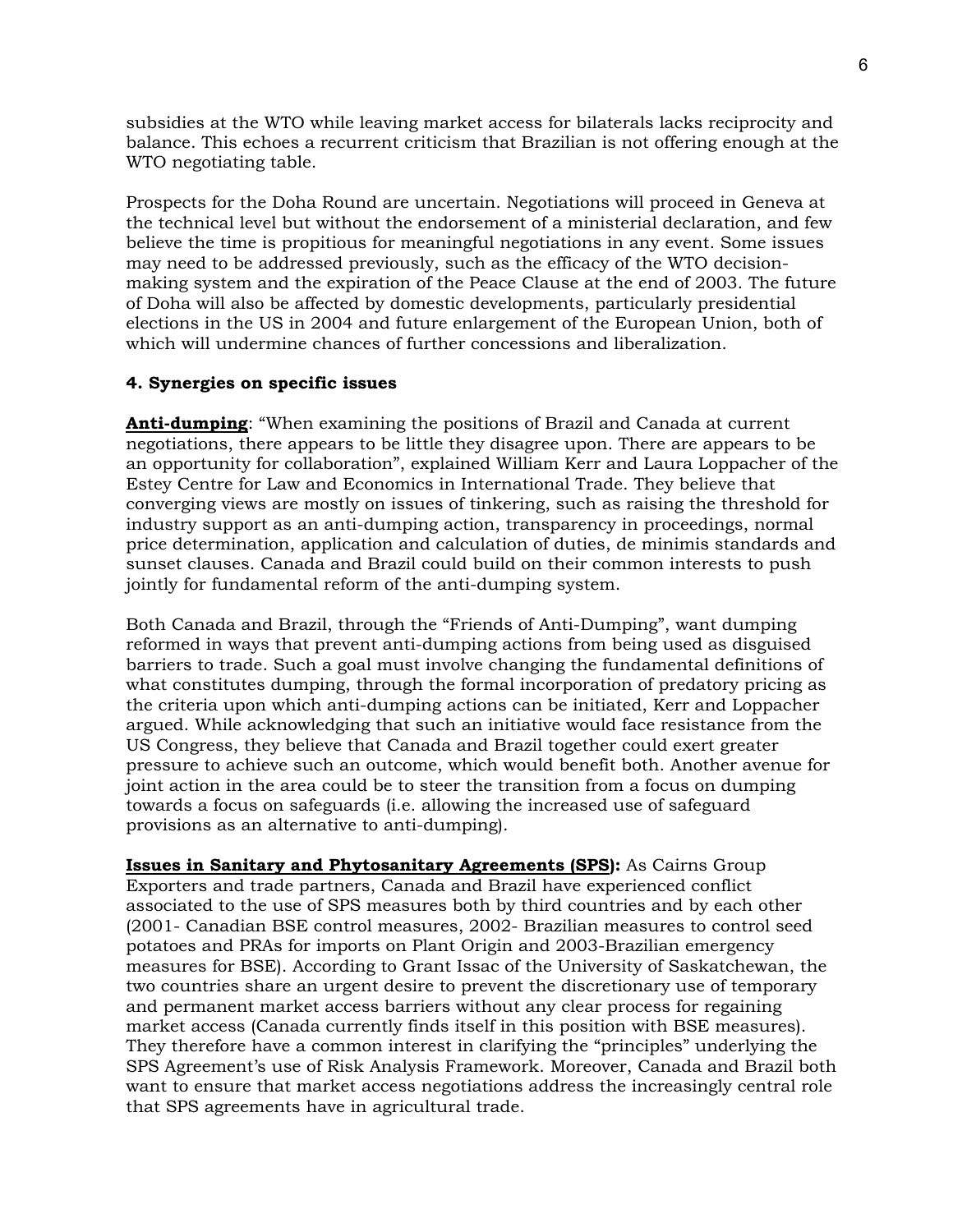**Services:** Eugene Beaulieu of the University of Calgary explained that a great many of the challenges related to negotiations in services at the multilateral level (GATS) derive from the linkages between services-related areas such as competition policy, investment, subsidies and government procurement. Brazil and most developing countries wish to exclude rules on domestic regulations, safeguards, subsidies and government procurement from market access negotiations. Another challenge for services negotiations is the fact that Brazil and other LDCs have directly tied the level of ambition in services to the level of ambition attained in other areas such as agriculture. That said, Beaulieu believes there is some common ground between Brazil and Canada in negotiations in services, and one area identified is the reduction of barriers and discriminatory measures such as Economic Needs Tests (ENTs) that both countries want eliminated.

### **5. FTAA negotiations**

Brazil and the US are currently co-chairs of what was meant to be the last phase of negotiations to conclude a Free Trade Area of the Americas by 2005. But rather than ironing their differences as many had expected, the two major economies of North and South America are struggling for competing visions of the FTAA. The debate boils down to whether countries want to negotiate a "comprehensive" FTAA, or a "light" FTAA. Tensions were most recently played out in Port au Spain (October, 2003) at the preparatory meeting for the FTAA Trade Ministerial to take place in Miami on November 20-21, 2003.

The United States obtained ample support for comprehensive negotiations that would include not only market access but also regional rules for government procurement, investment, services, and intellectual property. Costa Rica gathered support from 13 countries to endorse the US proposal (Mexico, Canada, Colombia, Peru, Bolivia, Chile, Panama, Honduras, Dominican Republic, Nicaragua, Guatemala and El Salvador). All of these countries either have a bilateral free trade agreement with the US or are in negotiations. As a corollary to failed WTO talks, the US officially announced at Port au Spain that it would not include agricultural subsidies and anti-dumping in hemispheric negotiations.

Brazil emerged somewhat weakened and isolated from the Port au Spain meeting, with only its Mercosur partners (further weakened when Uruguay presented its own separate proposal) and most of the Caribbean supporting its bid for a lighter agreement. Brazil is pushing for what it calls "FTAA light" or "ALCA posible" (a FTAA that is possible, realistic) by which only matters related to business facilitation and some regulatory issues would be discussed hemispherically, leaving market access for bilateral negotiations (Brazil hopes for a FTA with the US). Sensitive issues for Brazil such as government procurement, investment, services, and intellectual property would be dealt with at the WTO. Another controversial feature of Brazil's latest proposal is the possibility of developing countries granting preferences to each other without having to extend them to the US and Canada.

Brazilian Foreign Minister Celso Amorim defended Brazil's position by saying that "Brazil does want an FTAA but one that does not infringe on capacity to set domestic policies". …"On the other hand, prospects to access the largest market in the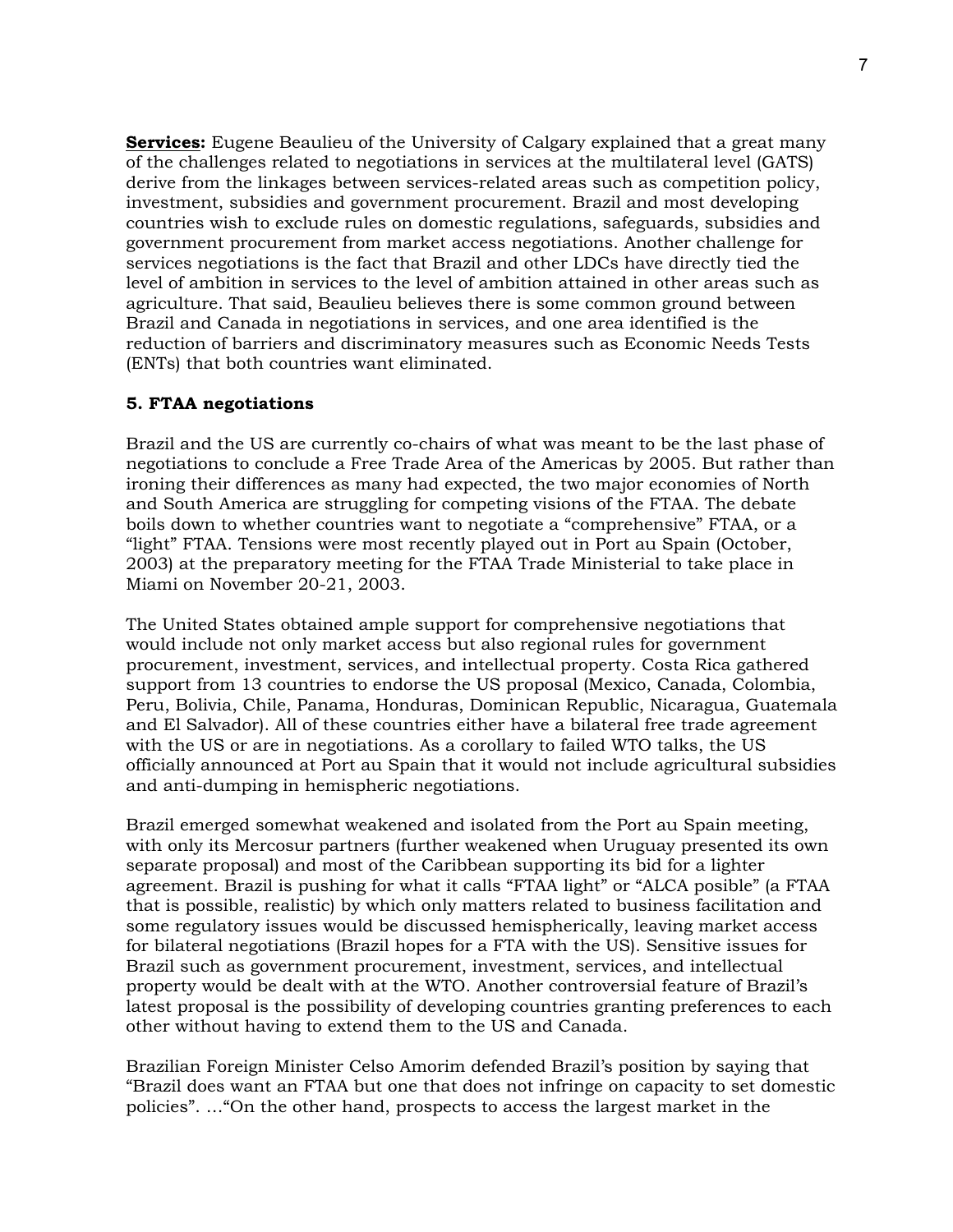hemisphere for products in which we have a comparative advantage were not stimulating. Discussions on priority issues for Brazil such as agricultural subsidies and anti-dumping measures were excluded from negotiations." (Clarin/Argentina, 01/10/03) In a nutshell, if the US can simply exclude sensitive issues from hemispheric negotiations, then so can Brazil. Canada, for its part, advocates a comprehensive trade agreement but it is prepared to discuss a "re-dimensioning" of the level of ambition in all areas (Caricom proposal).

Stalemate at the Port au Spain and Cancún meetings does not bode well for the FTAA Ministerial in November or for the conclusion of negotiations by the 2005 deadline. Absent agreement on a framework for multilateral negotiations in agriculture and subsidies, little can be advanced at hemispheric discussions on these issues, so crucial to Latin American countries. Regrettably, the acrimony and finger-pointing between the US and Brazil in the days following Cancún, seem to have carried over into FTAA negotiations. To make matters worse, at least three Latin American members of the Brazil-led G-22 coalition have abandoned it since Cancún in favour of closer trade relations with the US. Parties need to be prepared to modulate their positions if FTAA negotiations are to move forward anytime soon. A gesture must come from the co-chairs, which are also the largest economies of the region and where there is most domestic resistance. The question is: can a balanced FTAA be achieved given domestic constraints and upcoming US elections?

### **6. Prospects for Canada-Brazil Relations**

Canadian interests in Brazil have traditionally been linked to investment, which unofficial estimates put at approximately \$7 billion. In recent years, however, Brazil became relevant as a trade partner, with two-way trade peaking at C\$3.0 billion in 1997. Bilateral trade has since decreased, due to reasons related to the Brazilian economy (currency devaluation followed by an economic contraction) but also as a result of ongoing irritants, which have inhibited Canada and Brazil from realizing their considerable potential as trade partners.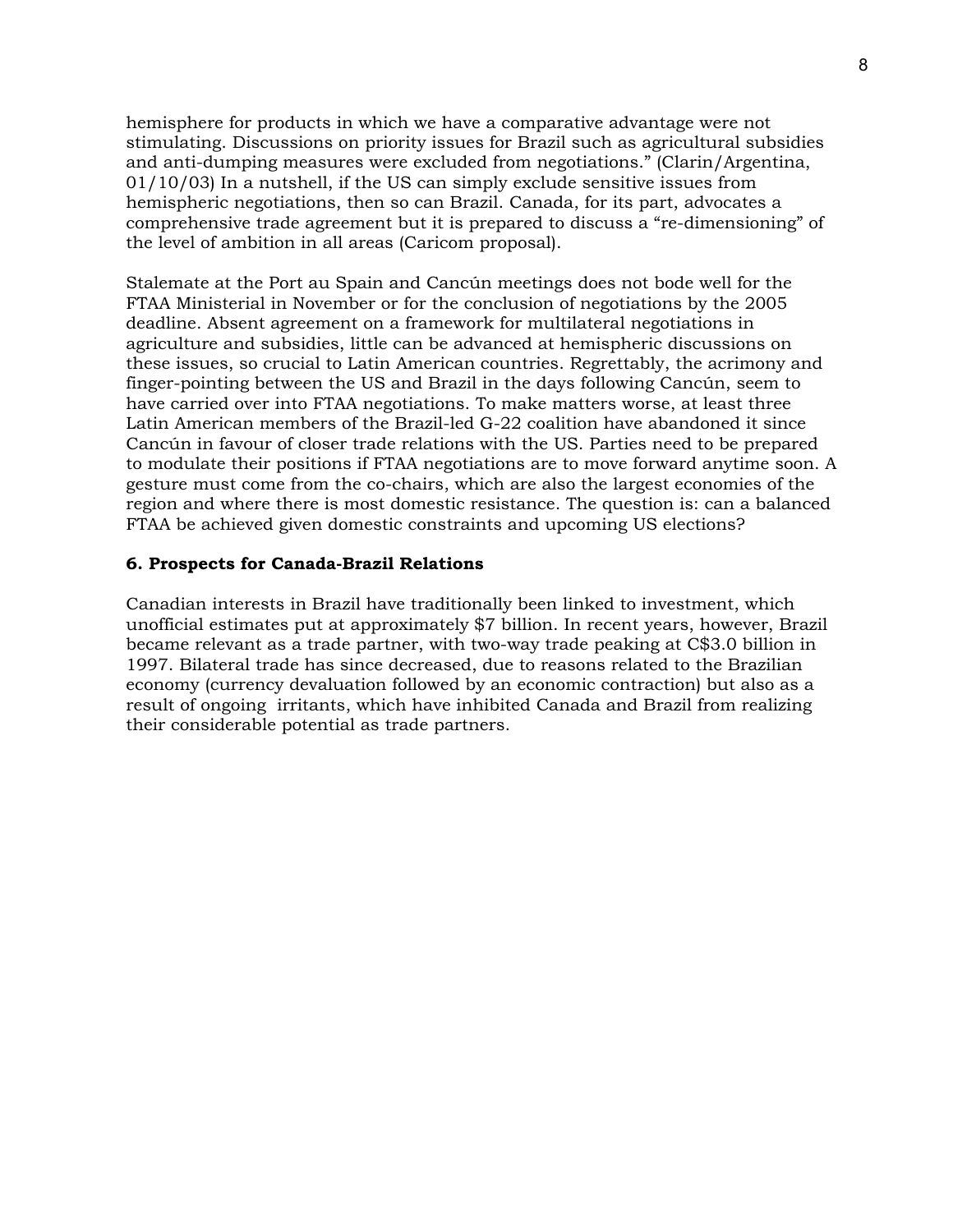



**Graph 2: Canadian imports from Brazil (source: Statistics Canada)**



There are many similarities between Canada and Brazil's trade agendas, especially at the multilateral level. Both countries pursue substantial reform in agricultural trade, significant improvement in market access, and reform in the use of trade remedies. Experts at the Calgary meeting found there was scope for cooperation in the areas of anti-dumping, SPS, and services, but less so in biotechnology.

An important area of disagreement is Canada's protection of dairy and poultry through supply management. Canadian policy on poultry, of which Brazil is a major exporter, would be particularly problematic were the two countries to sign a free or preferential trade agreement, anticipated Richard Barichelo of the University of British Columbia. There would also be competition in oil seeds (soy beans, canola)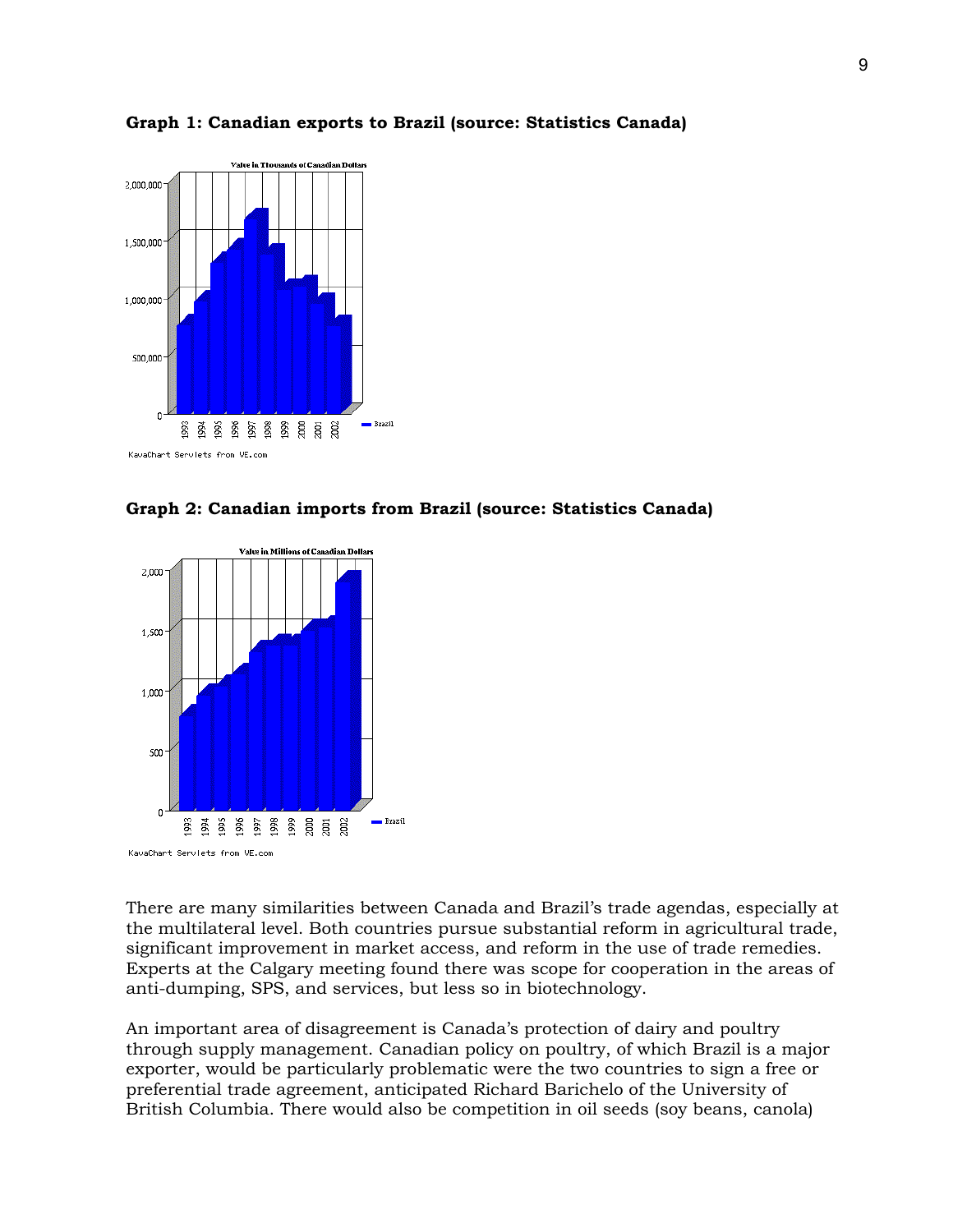and red meat, but that should not be an impediment to significant trade growth in areas where there are complementarities such as environmental technologies, agromachinery and fertilizers, to mention some.

Psychological factors are also holding the bilateral relationship back. Malaise lingers from bilateral irritants of past and present (i.e. Lamont-Spencer case, the everpresent aircraft dispute and the beef ban). Canada's private sector feels somewhat intimidated by the size and unfamiliarity of the Brazilian market. Canada's negotiating proximity to the U.S. both in multilateral and regional trade negotiations is also a barrier to rapprochement with the Brazilians.

## **7. The Bigger Picture**

In the larger picture of Canada-Brazil relations, however, there are many positive signs, including an increase in high-level bilateral meetings since the inauguration of President Luiz Inacio da Silva in January 2003. New ambassadors have arrived at each other's capitals this fall with a mandate to revamp relations. That specifically includes revisiting the so far sterile trade and investment cooperation arrangement (TICA/1998). There is the expectation that with the arrival of Canada's new prime minister in February 2004, more concrete steps vis-à-vis Brazil, and vice versa, will be taken. Moreover, bilateral negotiations to try to settle the lingering aircraft subsidies dispute are set to take place in late October. Canadian Trade Minister Pierre Pettigrew has expressed optimism about the upcoming meeting (Valor Economico/Brazil 6-10-03). Claude Carrière said that Canada, for its part, will do its utmost to "avoid pilot error" and achieve a "soft landing".

The conventional wisdom is that settling the dispute would clear the air for a new phase of bilateral relations, after years of underperformance and mutual misgivings. However, without a breakthrough in the Embraer-Bombardier file and a will to improve relations at the highest political level, bilateral relations are bound to languish far below their potential.

In this context, the establishment of a Canadian Visiting Chair in Brazil Studies\*, launched at the Calgary meeting, is an extremely positive initiative. It holds the potential to bind both countries through multiple linkages at all levels of government, business, research, academia and civil society at large, which in time will bring Canada and Brazil to a higher level of mutual knowledge and cooperation.

\*Information on the Chair can be found at: http://www.las.ucalgary.ca/las1/brasilchair/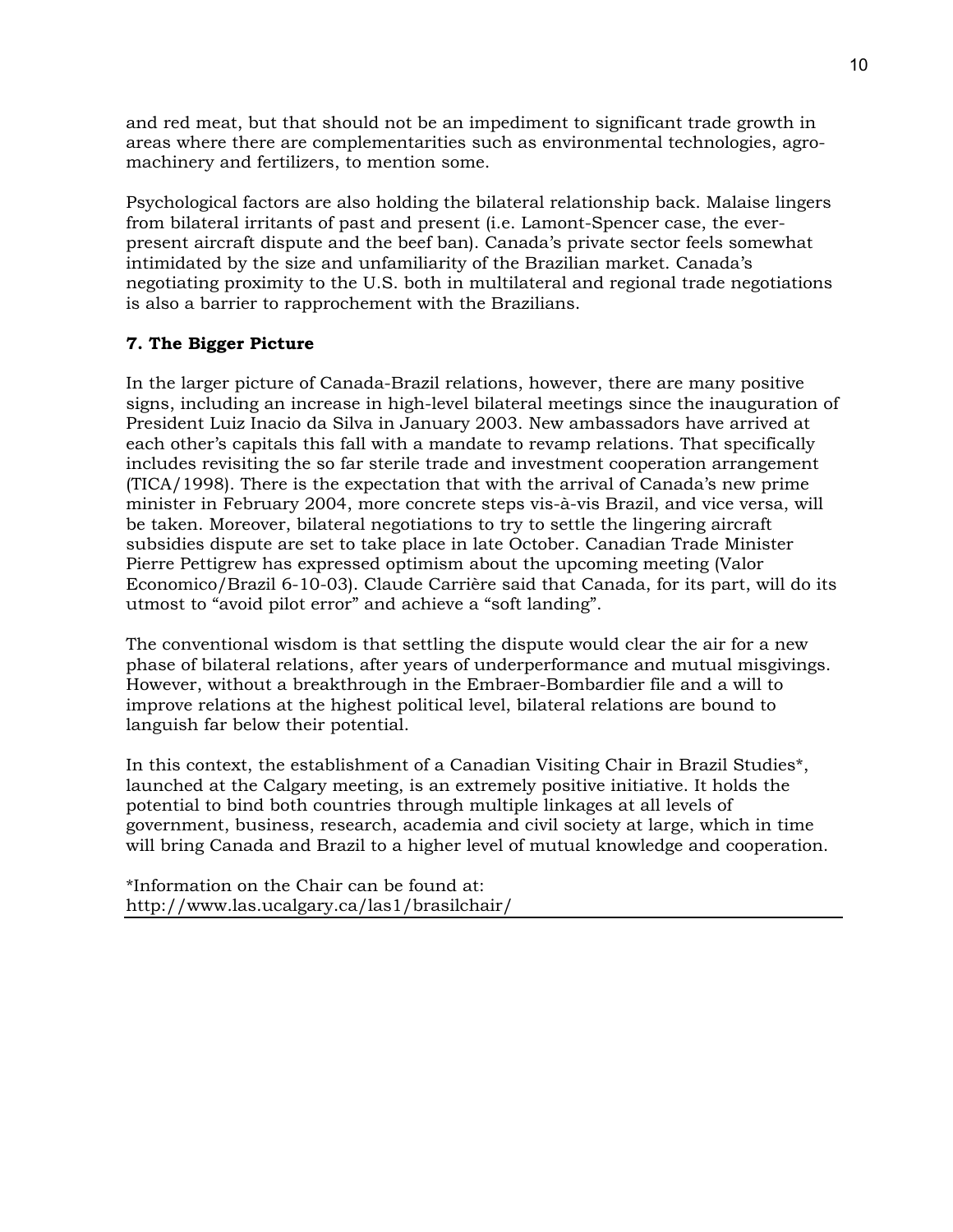

## **REPORT ON**

## **TRADE NEGOTIATIONS IN AGRICULTURE: THE WTO, FTAA, AND A FUTURE COMMON AGENDA FOR BRAZIL AND CANADA**

#### **A conference sponsored by the THE CANADA VISITING RESEARCH CHAIR IN BRAZIL STUDIES**

### **PREPARED BY May Yeung Estey Centre for Law and Economics in International Trade**

Given the stalemate at the WTO Ministerial Conference in Cancun, an analysis based upon the issues facing the WTO and subsequently, its members is useful in identifying common agenda opportunities for Canada and Brazil as members of the Cairns Group.

The University of Calgary's Latin American Research Centre was very fortunate in bringing to Calgary, Dr. Marcos Jank, as part of the Trade Negotiations in Agriculture Conference: The WTO, FTAA1 and a Future Common Agenda for Brazil and Canada. Dr. Jank arrived in Calgary directly following the conclusion of the Cancun Ministerial, where he lead Brazil's agricultural negotiating team, providing conference attendees with valuable insights regarding nations' positioning in agriculture.

### *'Perspectives on International Agricultural Trade Negotiations: WTO and FTAA' Dr. Marcos Jank.*

The post-mortem of Cancun is one generally characterized by failure, yet Dr. Jank emphasized that the outcomes of WTO negotiations are cyclical in nature - failure and success alternate. Between the success of Doha in 2001 and the failure of Cancun in 2003, it is hoped that the next Round in Hong Kong will be successful. What is not cyclical in nature however is the importance of agriculture in any trade negotiation, from WTO Rounds to regional and bilateral agreements as well as preferential agreements. Agriculture is a key issue to economies - developing and developed, northern and southern, exporters and importers.

 $\overline{a}$ 

<sup>1</sup> Free Trade Area of the Americas encompassing North, South and Central America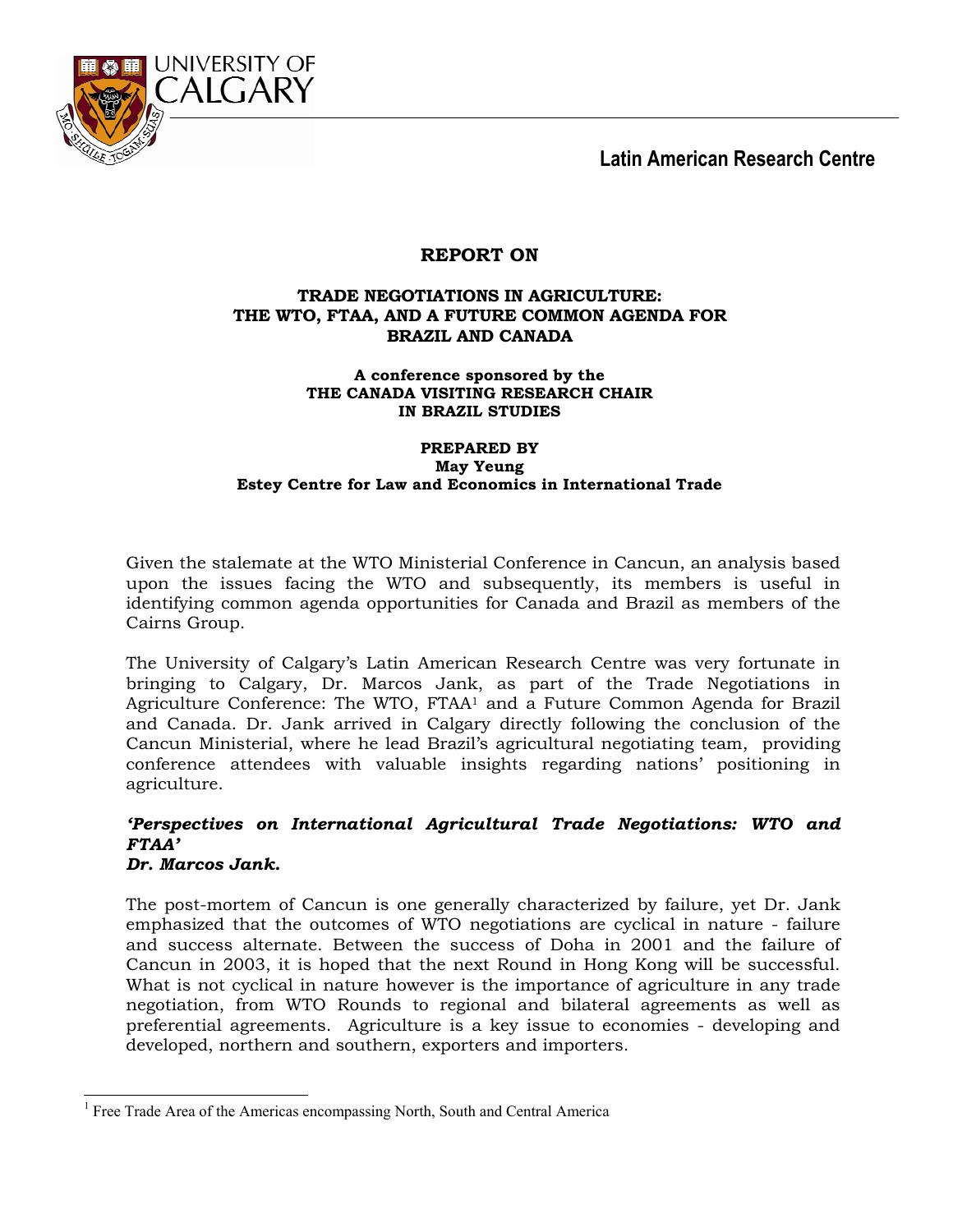Hence, market access for agricultural goods is a key component of any trade negotiation. Sensitive agricultural products are subject to variety of market access measures, including tariff rate quotas (TRQ), ad valorem tariffs and special safeguards, particularly in the EU, Japan and Korea. While tariffs for industrial manufactures have dropped significantly to an average bound tariff of 5%, agricultural products still exhibit high average bound tariffs (62%) and are subject to tariff peaks, particularly in developed economies.

Any progress in market access will need to address the propensity of countries to use TRQ's and special safeguards to protect sensitive agricultural areas as well as the predilection towards tariff peaks for the same purposes. These will prove to be contentious issues as the EU is resistant to improving market access due to ACP2 and GSP3 of relationships with former colonies while the US attempts to protect its Farm Bill in any of its negotiating positions.

Subsidies, both domestic support and export competitive, are even more contentious an issue than market access measures. The WTO's 'Box' system of subsidies reduction commitments is challenged by many countries shifting policies to suit the rules, thereby inhibiting real change as the same relative value of subsidy is being distributed under new categories. As ninety percent of domestic subsidies are concentrated in roughly 20 countries, efforts to reduce subsidies should be relatively less contentious to facilitate, however, the key issue with subsidies is their distorting effect. As large portions of domestic subsidies become vested in land cost, increasing production costs for producers, motivating producers to lobby for more subsidies to meet these increased production costs. It is a cycle that is very difficult for governments to break.

The WTO Forum is characterized by the members promoting their national interests and often finding negotiating allies to increase visibility as a group sharing common interests. Prior to Cancun, agricultural interest groups were divided into several camps – liberalists (Cairns Group), the US as a liberalist country in theory, protectionists (EU, Japan, Korea), preferential trade dependence (ACP nations), large developing economies (India and China that have the power to significantly shift agricultural trade policies and patterns) and finally, non-members of the WTO.

Post Cancun, new coalitions have arisen. G22 (non-Cairns group, large developing economies such as Brazil, India and China), Cairns group (Canada, Brazil, but excluding G22), EU and the US, G-9 (Friends of Multifunctionality – Japan, Korea, Switzerland and Norway), and the G33 (Special Products - mostly African nations interested in more exceptions to reduction commitments) are the new interest groups. The key development is the cohesive approach of the developing world, capitalizing on the WTO's consensus based system.

The implications of these new groupings will greatly affect negotiating strategies and tactics. The Cairns group is taking the liberalizing offensive, with partial support from US, while supporting liberalization, still wants to protect its domestic support

<sup>&</sup>lt;sup>2</sup> African, Caribbean and Pacific ex-colonies and territories <sup>3</sup> General System of Professores argumental under the system

<sup>&</sup>lt;sup>3</sup> General System of Preferences organized under the auspices of the United Nations Conference of Trade and Development where developing countries enjoy specific trade privileges.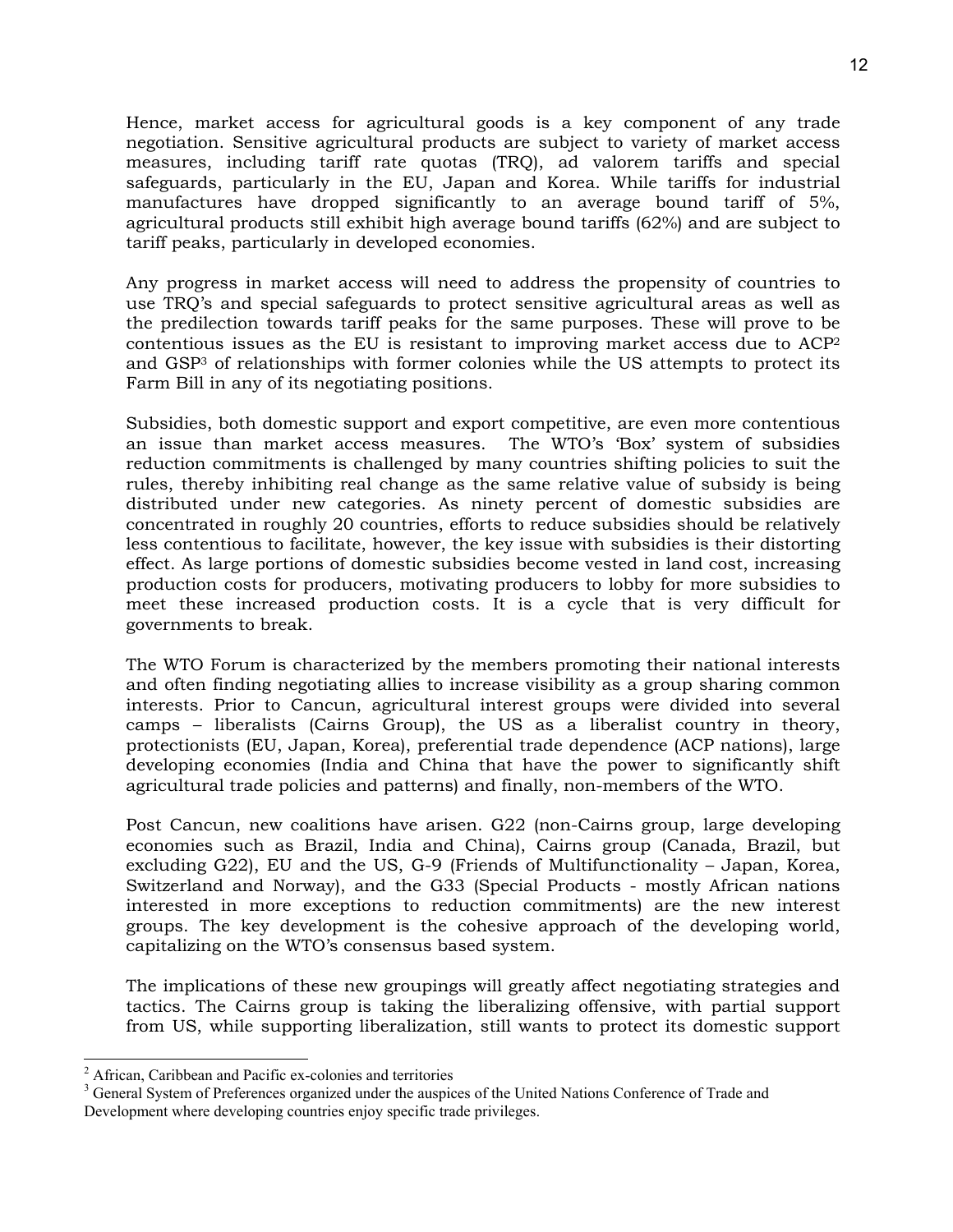system, the Farm Bill. The EU and to some extent the US, are defensive of reduced market access and keeping its subsidies, and protecting the Farm Bill respectively. The G22 are a blend of protectionism and liberalization, while the developing world is defensive against increased market access in order to foster agribusiness development. The most impactful development at Cancun was the coming together of developing nations to form their own coalition with, for the first time, significant abilities to affect trade negotiations. Considering that the G22 (including China and India) has 22% of total global agricultural GDP and 69% of global agricultural population, such a common agenda now has the power to sway the WTO agenda.

As Canada and Brazil share common interests in many aspects of agricultural negotiations, opportunities to present a shared agenda should be fostered and encouraged to improve the negotiating strategies of both nations. Both are 'Cairns Group exporters to whom market access rules are crucial and for whom distortions created by other exporters are a nuisance at best and downright destructive at worst'.

## *Issues in Anti-Dumping Dr. W. A. Kerr and Laura Loppacher*

One area where Brazil and Canada could potentially cooperate is in addressing antidumping reform. Known as contingent protection measures, anti-dumping and countervail have become weapons of choice for protectionist interests enjoying the ability to cloak protectionism as fighting 'unfair trade'. Anti-dumping is a manypronged tool as it is effective in restricting market access, harassing foreign firms and often generates revenue for either the complaining industry or the complaining government. The US is a large user and proponent of anti-dumping contingent protection, making changing the rules difficult.

The argument for reform of anti-dumping is that the existing anti-dumping regulations and rules are not connected with 'unfair trade' practices. Price discrimination and selling below full cost are the two definitions of dumping subject to countervail, yet both are common business practices at the consumer, B2B4 and procurement levels in every country and market. It is not illegal to price discriminate in any situation except at the WTO level. Neither is it illegal to sell a product below full cost (also known as losing money) in any situation except under the WTO's antidumping regulations.

Anti-dumping regulations will likely not change until awareness is raised and the fundamental issues at its core are addressed. This is not likely as the US is a large user and proponent of current anti-dumping practices. Important US trade partners such as Canada and Brazil, in concert, could raise the issue and push the US far more effectively than individual efforts. Brazil and Canada tend to agree on the minor discussions regarding anti-dumping, working together at the fundamental reform of anti-dumping is an opportunity to gain experience at cooperating.

Cooperation on a common agenda between nations does not preclude disagreement on specific issues. While Canada and Brazil share many common platforms,

 $\overline{a}$ 

<sup>4</sup> Business to business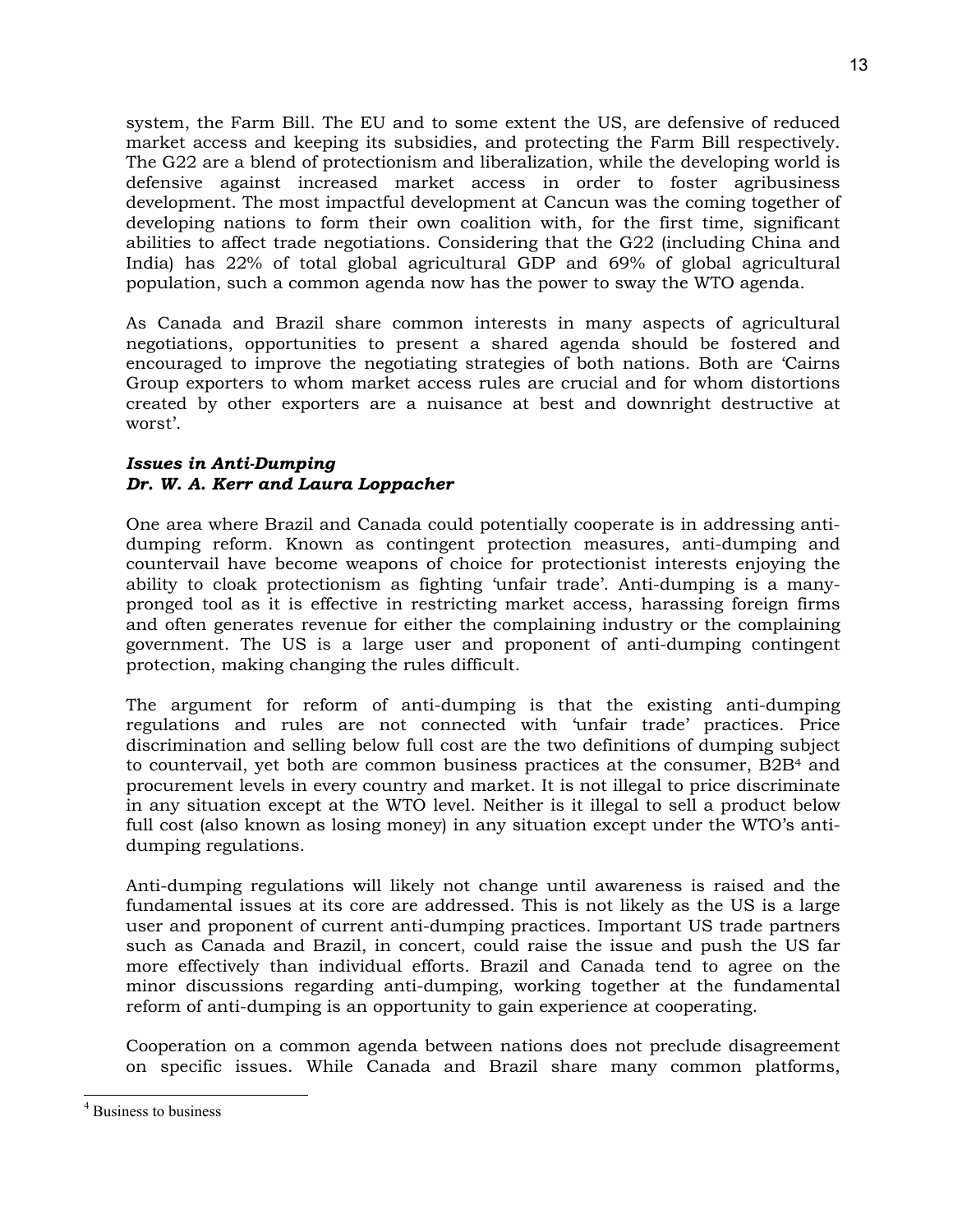concerns and priorities in agricultural trade negotiations, there are issues in agricultural trade where Canada and Brazil differ radically.

### *Issues in Biotechnology Dr. James Gaisford and Dr. Estela Tavares Lutero*

The issues surrounding trade in products of biotechnology are in a regulatory gray area across borders. Generally, nations maintain their own regulatory system regarding biotechnology, with relatively little harmonization with trade partners. Such is the case with Brazil and Canada. In virtually every aspect of trade in products of biotechnology, each country's approach differs. It remains to be seen whether efforts to cooperate on other issues will facilitate the resolution and harmonization of differences in trade of products of biotechnology.

## *Issues in Sanitary and Phytosanitary Agreements Dr. Grant Isaac*

Similarly, an area of conflict and cooperation between Canada and Brazil includes sanitary and phytosanitary (SPS) measures. Positions and concerns raised by one nation have often been opposed by the other. Yet both nations would greatly benefit from a clarification of the underlying risk-assessment principles of the SPS Agreement as well as ensuring negotiations on agricultural market access issues reflect the central role of the SPS agreement.

## *Issues in the General Agreement on Trade in Services Dr. Eugene Beaulieu*

Finally, trade in services is under serious negotiation under the General Agreement on Trade in Services (GATS) as the economic importance of services continues to grow but barriers to their trade remain high. In Doha 2001, WTO members agreed countries would submit initial requests for market access commitments in services. Negotiations continue today but are characterized by a North-South divide where developing countries are limiting areas of discussion under market access. Additionally, Brazil and other LDCs have directly linked the level of ambition in services to level of ambition attained in other areas of negotiations like agriculture. Once again, there are some areas of common ground between Canada and Brazil where both nations are seeking similar outcomes, such as the reduction of discriminatory measures like economic needs tests.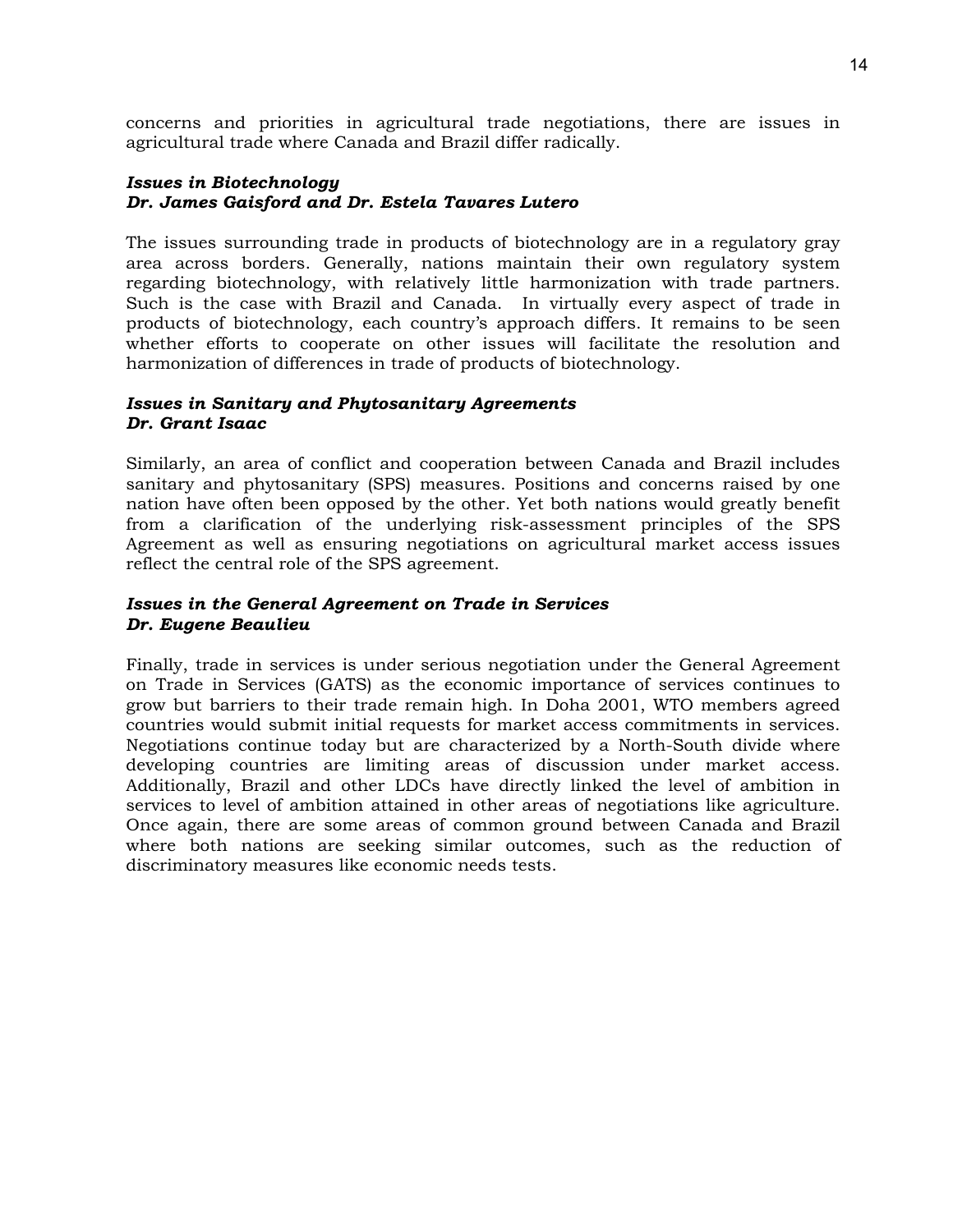

## **REPORT ON**

## **TRADE NEGOTIATIONS IN AGRICULTURE: THE WTO, FTAA, AND A FUTURE COMMON AGENDA FOR BRAZIL AND CANADA**

**A conference sponsored by the THE CANADA VISITING RESEARCH CHAIR IN BRAZIL STUDIES** 

**PREPARED BY James Tworek Student – Latin American Studies Program – University of Calgary** 

The conference provided a forum for insight and discussion about the potential future common economic and political agendas that Brazil and Canada could share. Along with Dr. Jank's thorough dialogue, University professors from UBC, U of C, U of S and U of M all shared their insight and research expertise regarding trade issues. For the most part, the discussion centered on the WTO and its most recent difficulties – if not failure – at Cancún. The speakers provided valuable insight regarding various issues that have arisen from the most recent WTO summits: Anti dumping, domestic subsidies, GMOs, etc…. Their detailed research and the conclusions drawn highlight some opportunities that present themselves to Brazil and Canada, providing the countries with a platform from which they can jointly spearhead global trade initiatives. As both countries could logically be considered to be in a position of transition in terms of their presence and clout in the international trade forum, these initiatives stand to bolster their image and overall international significance over time.

Going forward, there is much opportunity for accelerated growth for both countries through the synergy and coordination of production and exports, both bi- and multilaterally. Naturally, each country has its own strengths in terms of production capacity and the specialized abilities of its industry and workforce. Brazil is a large developing nation with an abundant resource base and exceptional human capital. Canada, on the other hand, is under- populated, yet developed and wealthy, with a large resource base and a favourable capacity to expand value-added manufacturing. Trade linkages between Canada and Brazil have grown substantially over the past decade, with volumes growing from \$1.7 billion in trade in 1989 to \$2.5billion in 2000. More importantly, the variety of goods that has become traded between the two countries has diversified from its original basis in commodities to incorporating a larger component of value-added Canadian-manufactured goods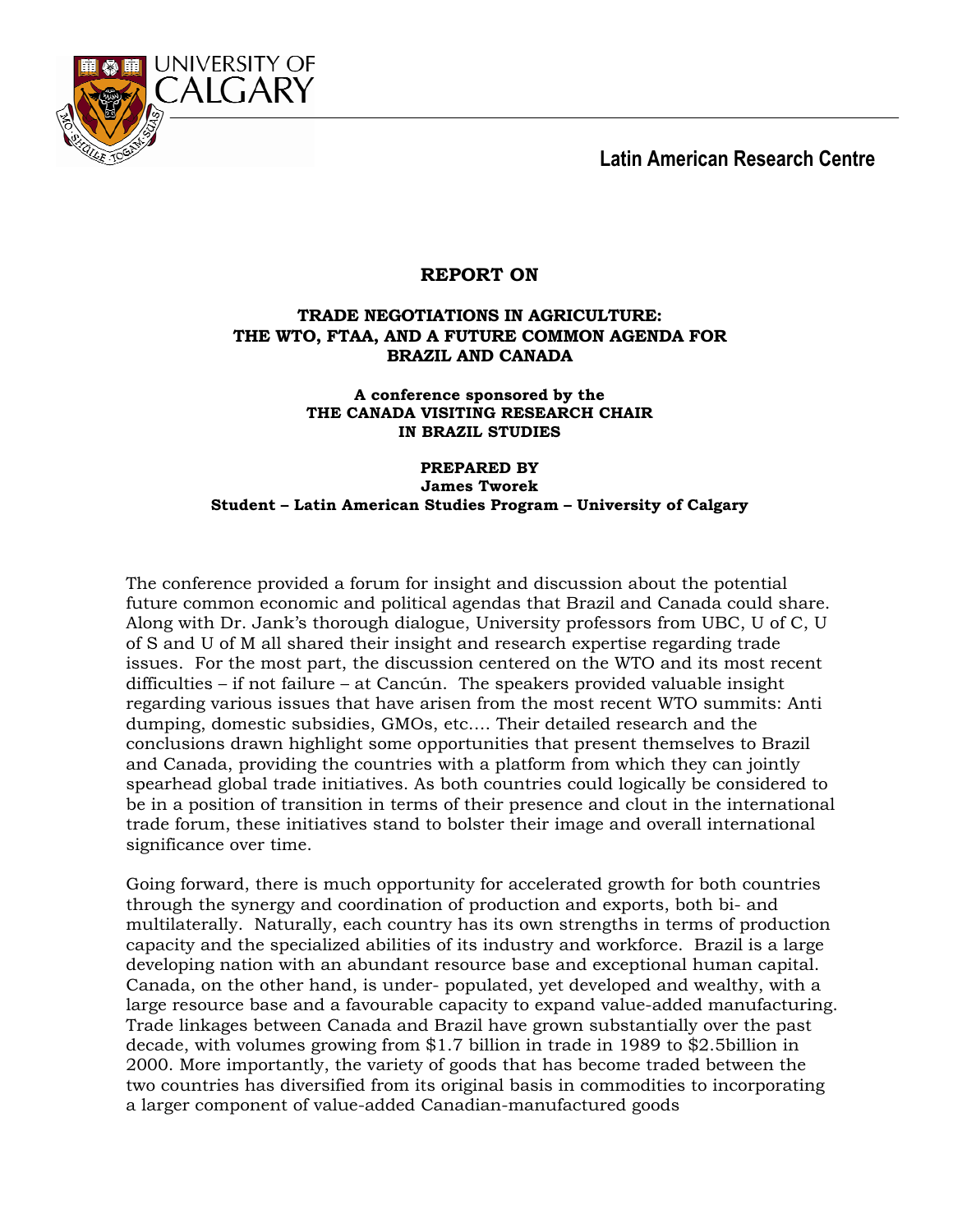(telecommunications, information systems, aircraft parts) being exported to Brazil, and a larger amount of Brazilian car parts, coffee, fruit juices, chemicals and shoes being imported to Canada. This increase in trade, and the potential for continued future growth of the bilateral trade has understandably placed Brazil as one of Canada's most important trading partners; the EDC opened an office in São Paulo in 2000 to handle the growing volume and establish a firm Canadian presence in Brazil. (Source: DFAIT, EDC) A more in-depth coordination of each country's needs and abilities would prove to be an engine for lucrative and efficient bilateral growth.

Brazil and Canada share similar views on various international trade issues, proven through their CAIRNS group affiliations. More importantly, there are smaller issues upon which the two countries see eye-to-eye: issues that have been highlighted – but generally pushed to the periphery – in the WTO summits. As outlined by Richard Barichello, Canada and Brazil share common views on the topics of export subsidy, trade negotiation (tariffs and market access, trade volumes and service industries), and antidumping. It is important to note that the certain points of view are not uniform between the two countries; biotechnology - specifically GMOs - is taboo from the current Brazilian perspective, whereas it is becoming commonplace in Canada. The common ground that exists amongst these issues is general, and there is arguably much room for improvement in all of these areas. This general common ground coupled with the willingness of the two countries to adopt a leadership role on issues could result in an increase in political clout and international presence of both countries in the future.

As mentioned by Bill Kerr during the conference, Canada's and Brazil's adoption of a hard-line position to fight for the fundamental reform of international anti-dumping laws would set a precedent for future trade negotiations and place both countries at the forefront of international policy. The potential outcome would be the progressive achievement of goals and a more liberal, prosperous and fair international trade environment. This leadership position, accentuated by the combined strength of two large and powerful countries, would likely influence the opinions of international colleagues (members of the CAIRNS group, the G-8, MERCOSUL or other international trade organizations), thereby spurring global reform in the area.

As stated by Marcos Jank, although there exists some level of dissent as to the perceived benefit of pursuing a primarily bilaterally-based trade policy between Brazil and Canada as well as the WTO, initial economic predictions of trade agreements (the Uruguay Round and NAFTA) have generally been poor in accurately evaluating the future economic benefit as a final outcome. For the most part, the actual economic growth and benefit experienced through such agreements has far surpassed any predictions. As such, the conclusion is drawn that for future economic growth and increased sociopolitical authority in the international forum, increased and liberated bilateral and multilateral trade with Brazil would likely prove beneficial to all parties involved.

In summary, it is evidently a lengthy and arduous task to create a uniform international trade policy, as exhibited through the 'hit and miss' progression of the WTO summits over time. As with many situations, there is more than one solution to a conflict. When